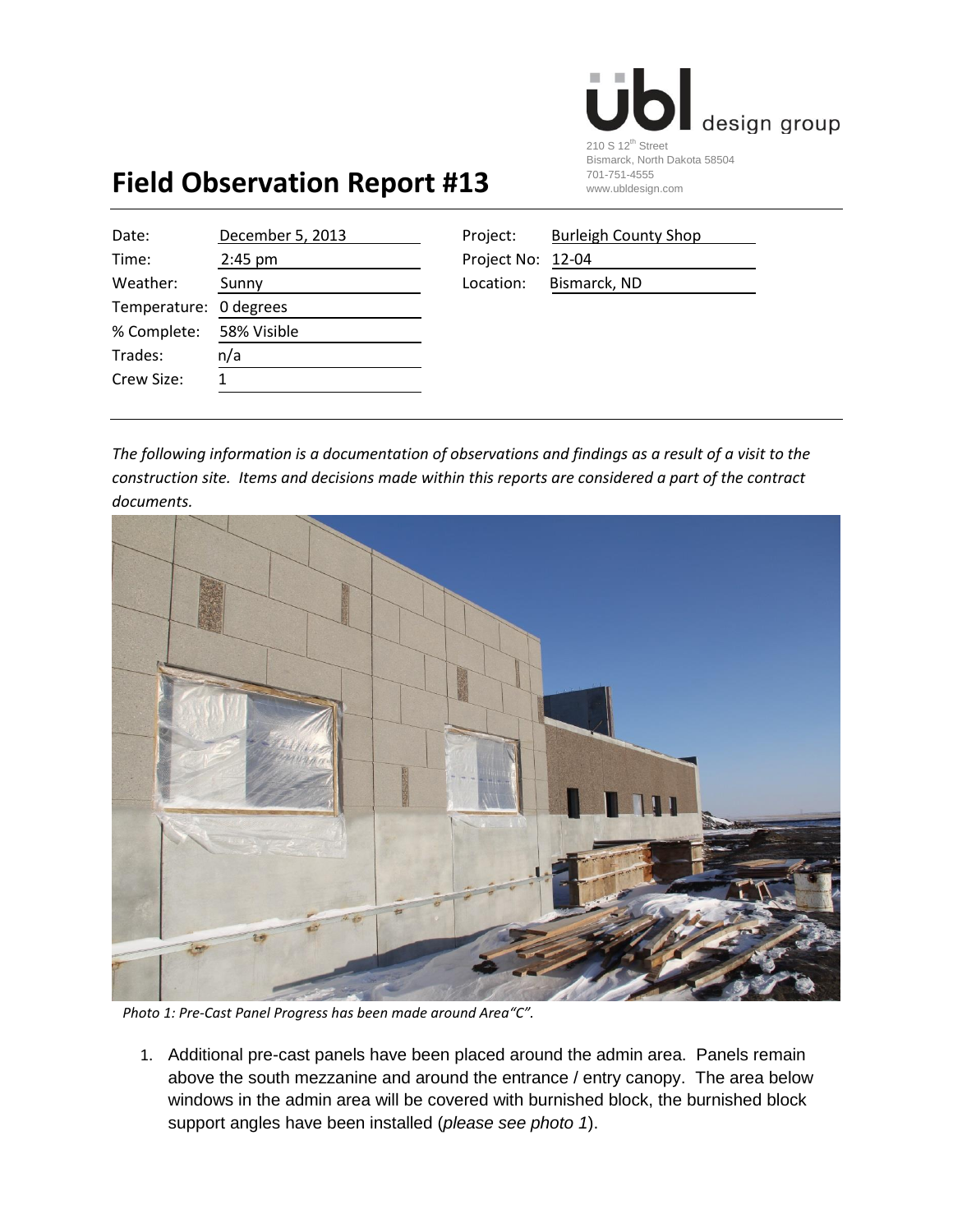

*Photo 2: Area"B" & "C" bar joist and roof deck over the admin area is being placed*



*Photo 3: Welding Bay, HVAC opening was confirmed to be lower than the bridge crane embed plates.*

2. Questions were raised in the construction meeting regarding HVAC runs in conflict with the welding bay bridge crane. After the meeting, City Air Mechanical, Beazley Engineering and Ubl Design Group visited the Welding Bay to confirm that the openings in the pre-cast for the welding equipment exhaust were located below the bridge crane, to avoid conflict. The openings were placed correctly (please see Photo 3).